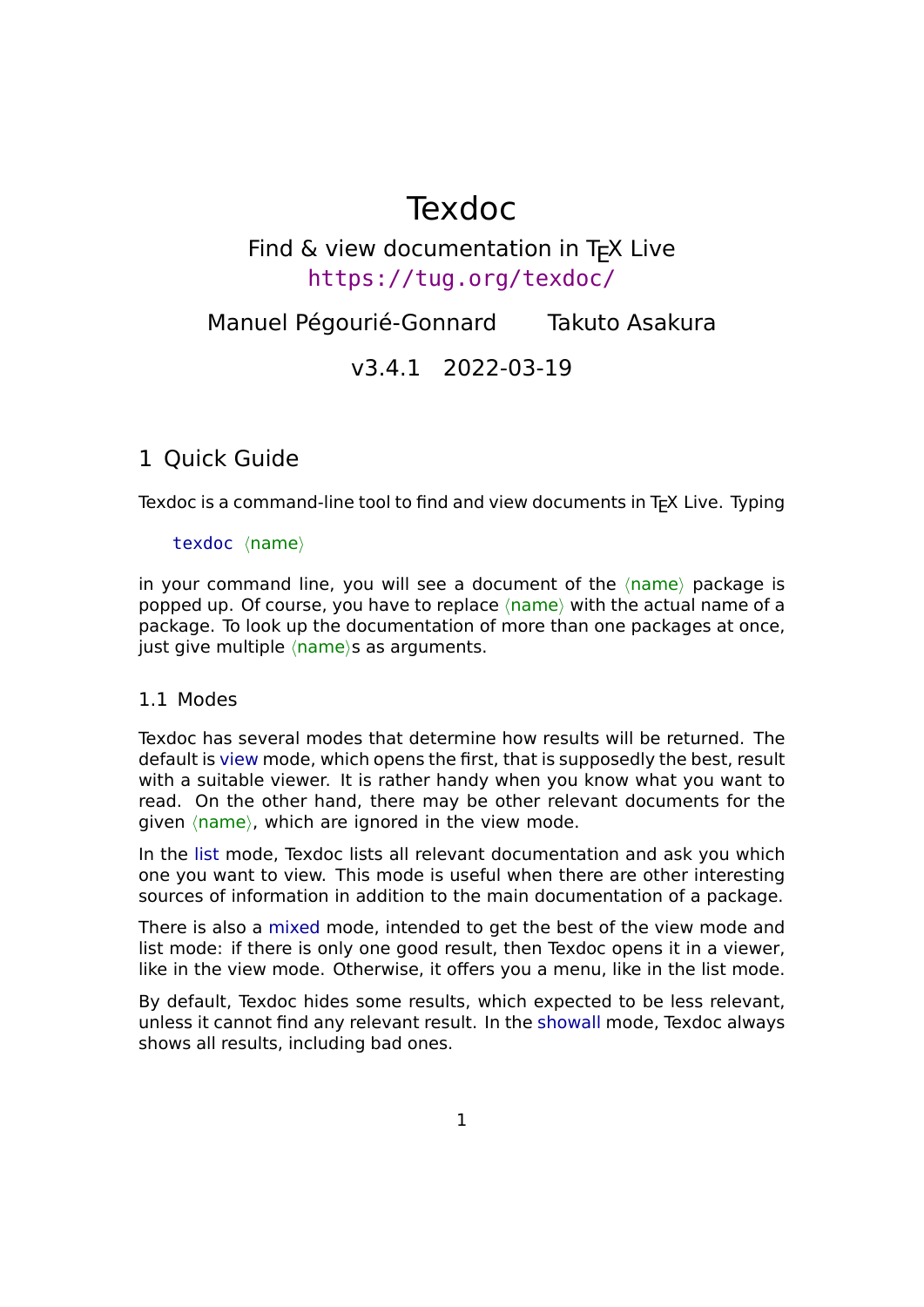A couple of command-line options are available for selecting the mode to execute:  $-w$  (--view) for the view mode,  $-m$  (--mixed) for the mixed mode, -l (--list) for the list mode, and -s (--showall) for the showall mode.

If you have your favorite mode and always use it, you may not want to keep typing th[e sa](#page-3-0)[me optio](#page-3-1)n. The next section [des](#page-3-2)[cribes how](#page-3-3) to customize Texdoc [usi](#page-3-4)[ng its co](#page-3-5)nfigurations files.

# 1.2 Configuration files

<span id="page-1-0"></span>The configuration file enables you to tweak Texdoc in many ways. You can use the --files option to know where to put your personal configuration file; you may need to create this file, possibly with some parent directories. If you want to know the full list of possible configuration files, see Section 2.3.

To set y[our favor](#page-2-0)ite mode, just insert a line mode = *⟨*mode*⟩* in your personal configuration file, where *⟨*mode*⟩* is one of view, mixed, list, and showall. Though your preferred language is usually detected automatically b[y ge](#page-5-0)tting the system locale, you can set it explicitly [with a](#page-11-0) line lang = *⟨*2-letter code*⟩* in the configuration file.

# 1.3 Viewers

The way of Texdoc for choosing a viewer varies according to your platform. On Windows, macOS, or Unix with KDE, GNOME, or XFCE, it uses your file associations like when you double-click files in the Explorer, the Finder or your default file manager (except for the text viewer, which is always a pager). Otherwise, it tries to find a viewer in the path from a list of "known" viewers.

You may want to use a different viewer for some types of documents. This can be achieved by setting the various viewer  $\langle$ ext $\rangle$  configuration items, where *⟨*ext*⟩* is an extension corresponding to a file type. For example, if you want to set xpdf as your default PDF viewer, and run it in the background, insert the line viewer pdf = xpdf %s & in your configuration file. Herein, %s is a place holder for the name of the fil[e to view.](#page-12-0)

### You can stop reading now

The following parts explain the mechanisms of Texdoc for finding the best results and how to customize them. We have been trying hard to optimize the default configuration values so that normal users do not need to fiddle with it. Thus, the following parts are useful only when you are curious or have special needs.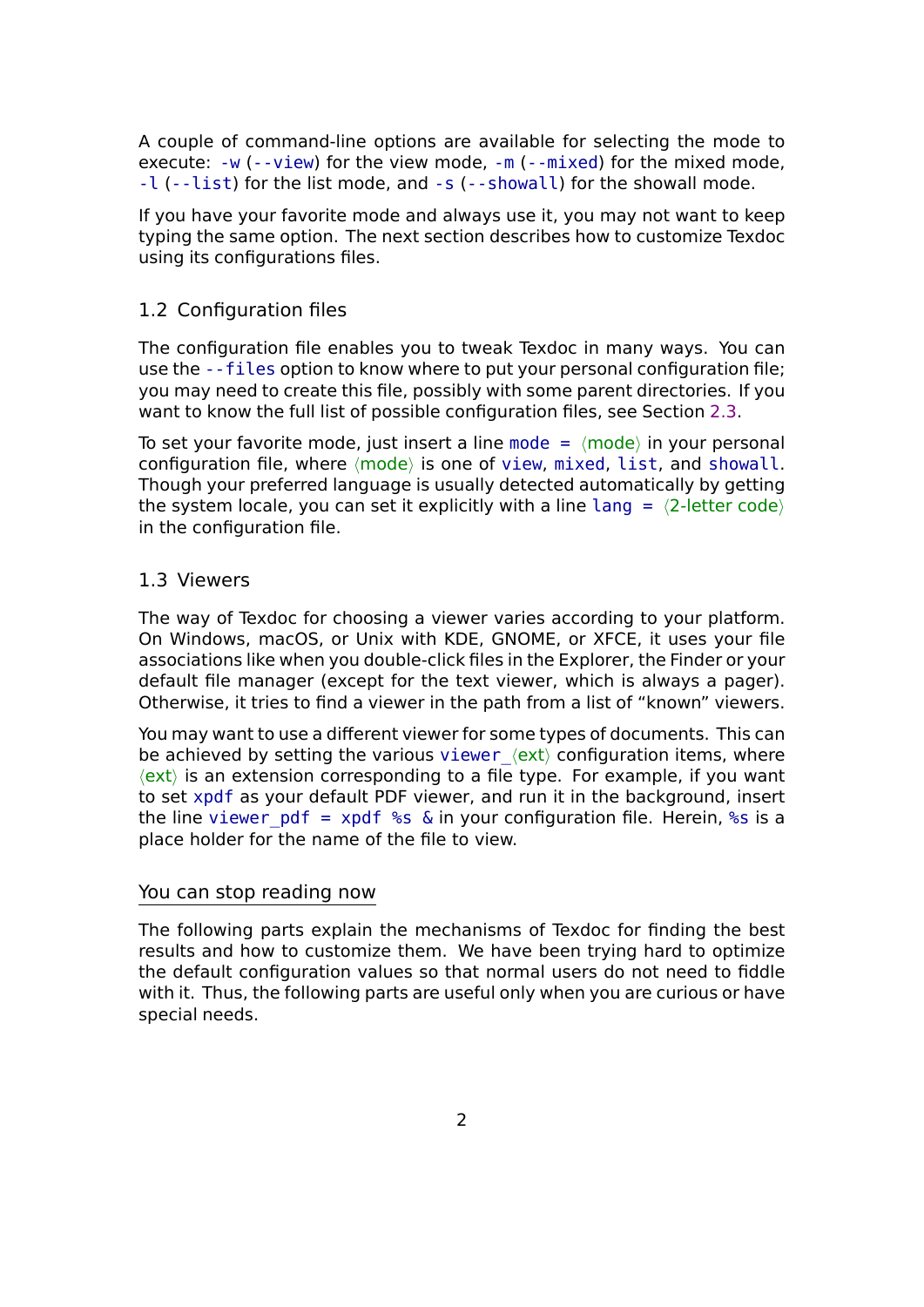# 2 Controlling Texdoc

### 2.1 Command-line options

The full usage of Texdoc can be summarized as follows:

```
texdoc ⟨names⟩
texdoc ⟨options⟩ ⟨names⟩
texdoc ⟨action⟩
texdoc ⟨options⟩ ⟨action⟩
```
We have tried to implement a GNU-compatible option parser. Short options, each of which consists of a single letter, must start with a single hyphen -. Multiple short options can be specified with a single hyphen, e.g., -vl is equivalent to  $-v - 1$ . Long options have to be following double hyphens  $-v$ . All options must be specified before the first argument. A String beginning with a hyphen after the first argument will be treated as an argument starting with a hyphen.

Some options are called action options, which can be used for *⟨*action*⟩* in the above usage. Four actions are available:

#### -h, --help

Shows a quick help message (namely a list of command-line options) and exit successfully.

#### -V, --version

Shows the current version of the program and exit successfully.

#### -f, --files

<span id="page-2-0"></span>Shows the list of configuration files for the current installation and platform, with their status and exit successfully. Normally, only "active" and "disabled" files are shown (see lastfile\_switch). To show "not found" files as well, you can use --verbose.

### --just-view *⟨*file*⟩*

Open *⟨*file*⟩* in the usualv[iewer. The](#page-4-0) file should be given with full path, absolutely no searching is done. This option is not really meant for users, but rather intended to be used from another program, like a GUI front-end to Texdoc.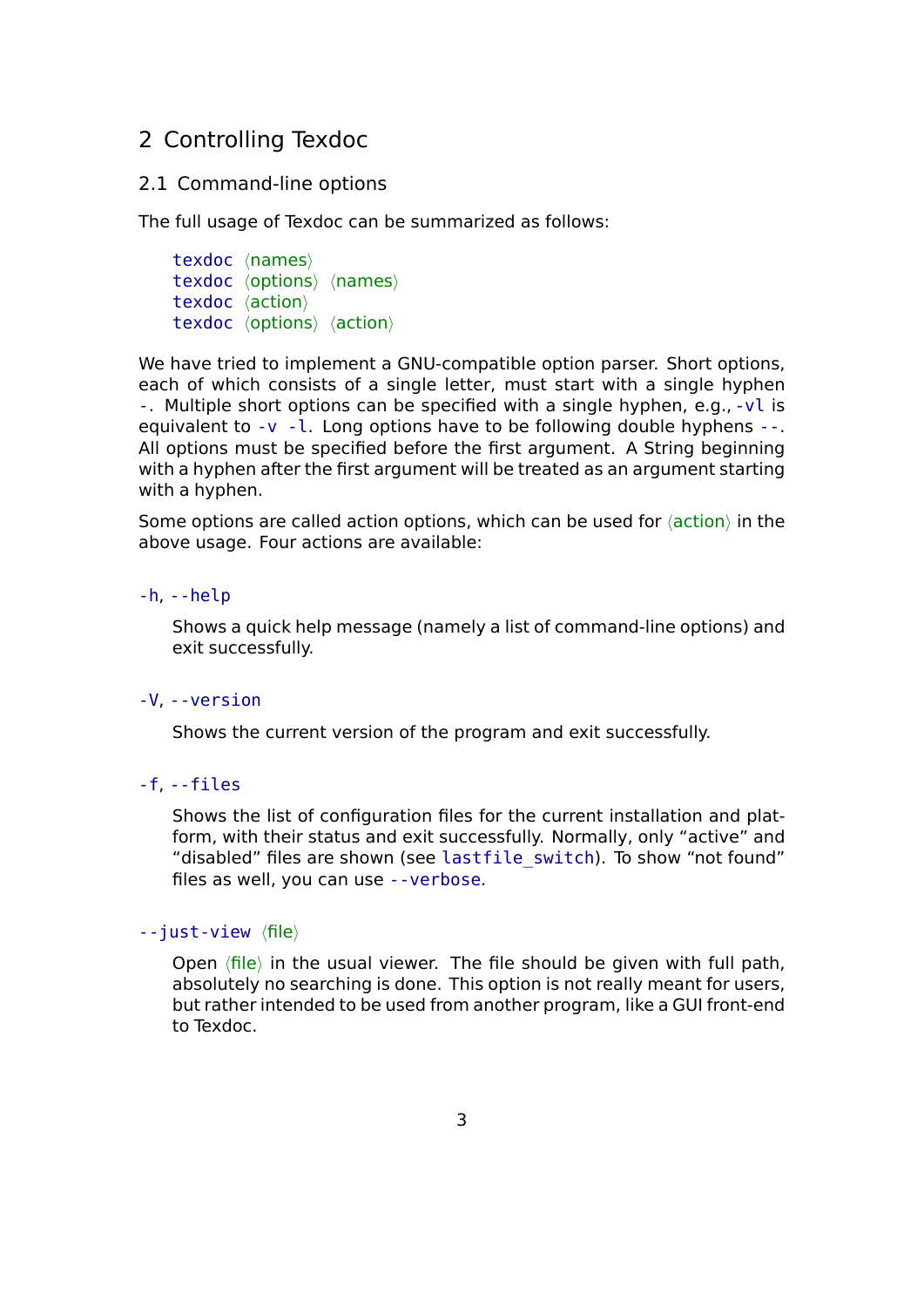Some normal options such as -v are effective for some actions but note that you have to specify such options before the action option. Options after an action option will be ignored.

The followings are other nor[mal](#page-4-1) command-line options:

#### -w, --view (default)

Set mode to view. Texdoc will open the best results it found by the best application it knows. See Section 1.1.

#### <span id="page-3-1"></span><span id="page-3-0"></span>-l, --l[ist](#page-11-0)

Set mode to list. Texdoc will sh[ow t](#page-0-0)he lists of all relevant documents it found and ask you which to open. When used with the --nointeract option, Texdoc will just show the lists of documents and exit successfully.

#### <span id="page-3-5"></span><span id="page-3-4"></span>-m, --mixed

Set mode to mixed. If Texdoc finds only a document for your keyword, then it opens it, and if it finds multiple, then it will behave like in the list mode.

#### <span id="page-3-3"></span><span id="page-3-2"></span>-s, --showall

Set mode to showall. It also behave like in a list mode, but show all the documents it found including documents which seem to be not a good result.

#### -i, --i[ntera](#page-11-0)ct (default)

Texdoc may require user reactions, e.g., ask you which document to open in the list mode. Internally, this sets interact switch to true.

#### -I, --nointeract

If this is specified, Texdoc will never re[quest any input from](#page-11-1) users. Internally, this sets interact\_switch to false.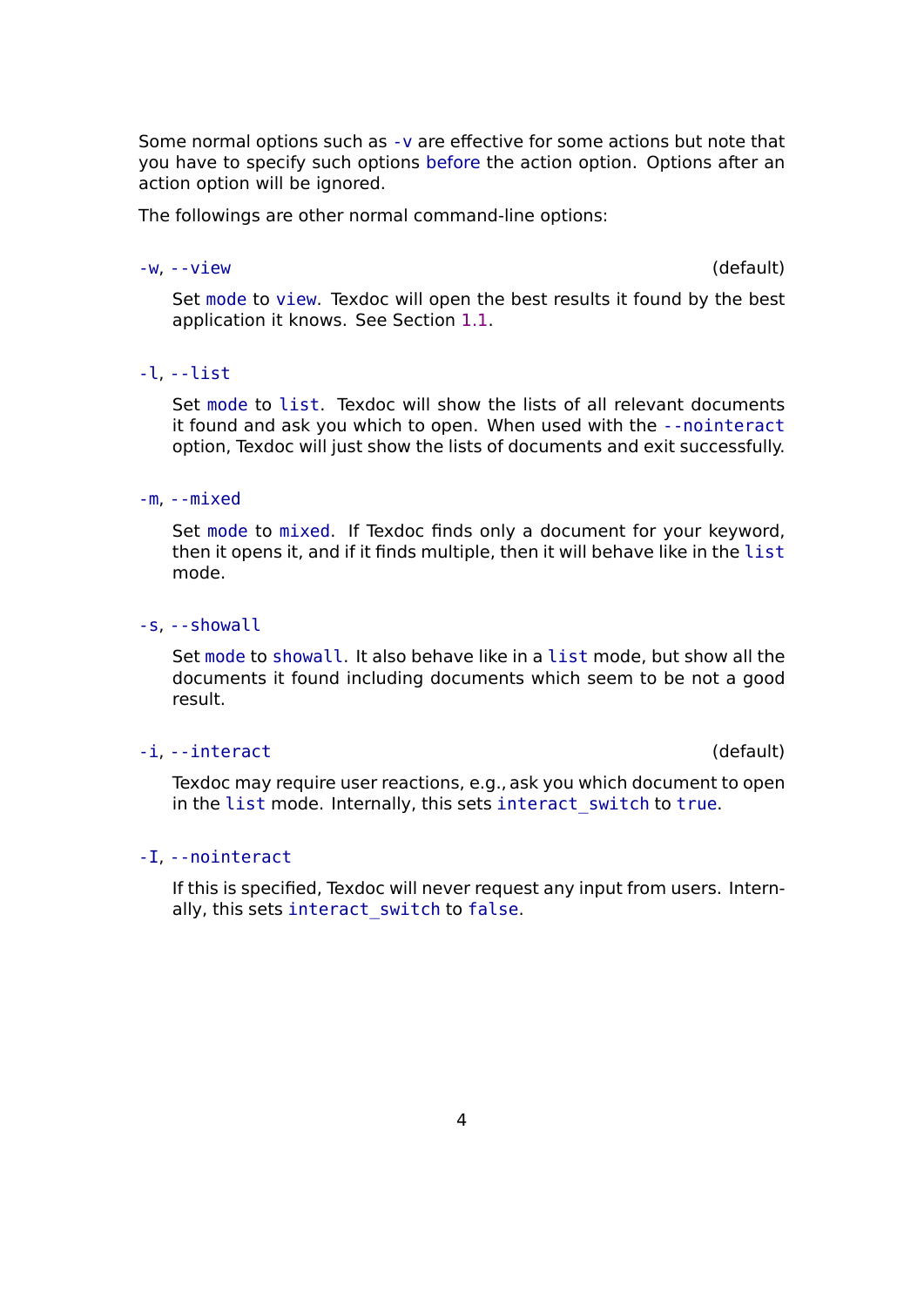#### -M, --machine

This make the result list of Texdoc machine-readable. Only effective for the list mode and its friends. This option implies --nointeract. Internally, this sets machine switch to true.

## $-q$ ,  $-q$ uiet

This suppres[s warnings and m](#page-13-0)ost error messages. Internally, this sets verbosity level to minimum.

## -v, --verbose

[Make Texdoc to pr](#page-12-1)int additional information such as viewer commands which are invoked by the program. Internally, this sets verbosity level to maximum.

# <span id="page-4-1"></span><span id="page-4-0"></span>-d *⟨*list*⟩*, --debug=*⟨*list*⟩*, -D, --debug

This sets debug list to show debugging information in the specified category. You can specify multiple categories with a comma-separated list. If you specify -D or --debug without specifying a list, it activates all available deb[ug categories](#page-13-1).

## -c *⟨*name*⟩*=*⟨*value*⟩*

This enables you to set arbitrary configuration items *⟨*name*⟩* to *⟨*value*⟩* from the command-line. See Section 4 for the list of all available configuration items.

# 2.2 Environment variables

Some environment variables affect the behavior of Texdoc. The environment variables can be roughly categorized into three groups.

First, as well as other programs in  $Tr X$  Live, searching path for the Texdoc are determined with the Kpathsea variables like TEXMF\*. The mechanism of Kpathsea is complex, so please refer to 'the T<sub>F</sub>X Live Guide', which supposed to be open by texdoc texlive, and the document of Kpathsea for the details. Usually, Texdoc searches documents for the TEXMF trees including TEXMFDIST, TEXMFLOCAL, and TEXMFHOME and trees specified in TEXDOCS. It also self-locates its own program using TEXMF search path. In addition, Texdoc uses TEXMFROOT and TEXMFVAR to look for the tlpdb database and the cache respectively.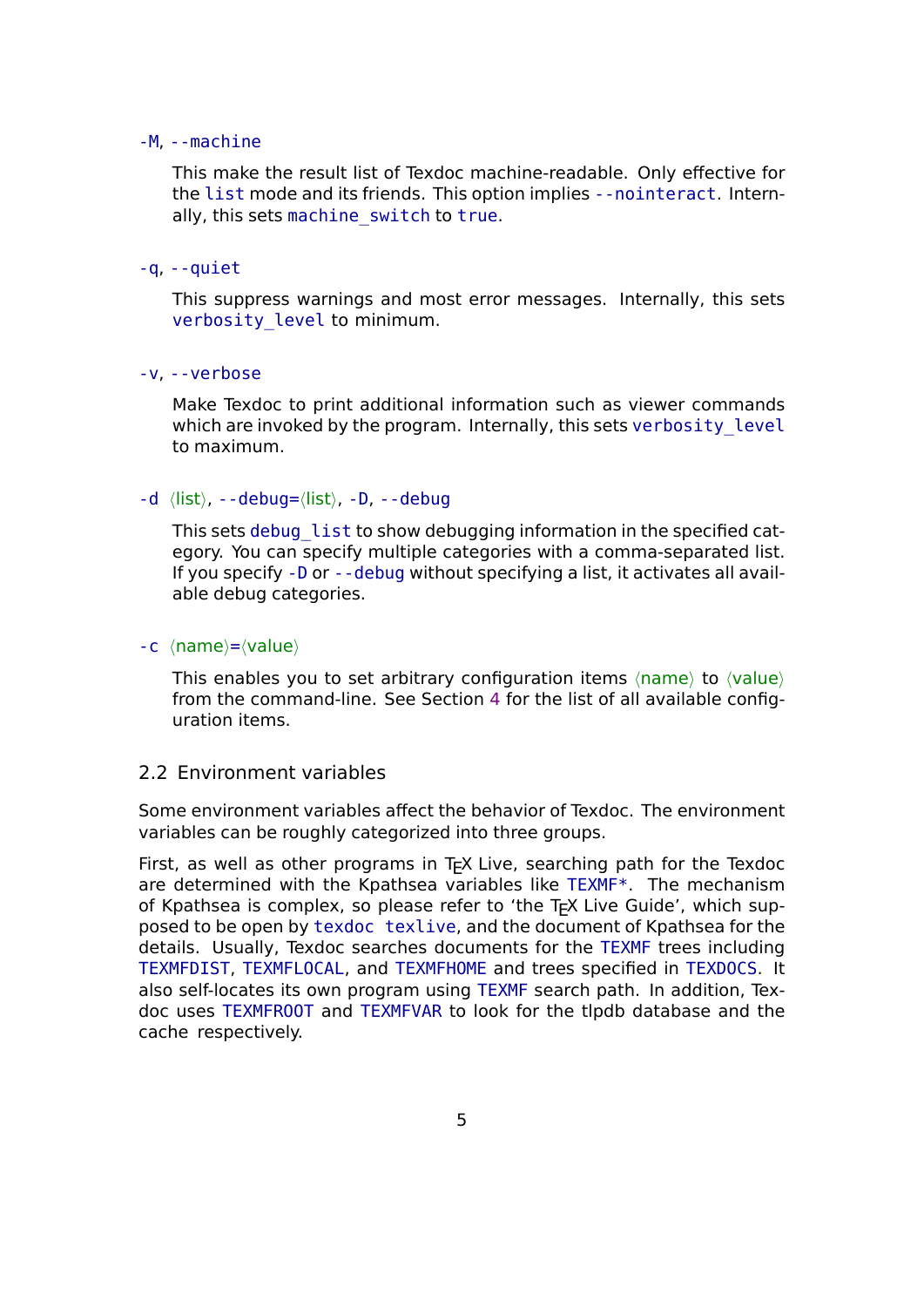Second, the viewers for opening documents can be controlled by some environment variables. They all correspond to some viewer\_*⟨*ext*⟩* setting.<sup>1</sup> You can append texdoc to every name in the first column: this wins over every other name. These variables can be split by colon : and the first non-nil occurrence is used. If a viewer command contains [colon, please](#page-12-0) specif[y i](#page-5-1)t by viewer\_*⟨*ext*⟩*.

| Variable                 | Use for                  | Configuration item |
|--------------------------|--------------------------|--------------------|
| <b>BROWSER</b>           | HTML files               | viewer_html        |
| DVIVIEWER DVI files      |                          | viewer dvi         |
| MDVIEWER                 | Markdown files viewer md |                    |
| <b>PAGER</b>             | Text files               | viewer txt         |
| PDFVIEWER PDF files      |                          | viewer pdf         |
| <b>PSVIEWER</b> PS files |                          | viewer_ps          |

Third, on Unix systems, locale-related variables such as LANG and LC\_ALL are used for the default value of lang.

# 2.3 Precedence of configuration sources

<span id="page-5-0"></span>Values for a particular setti[ng can](#page-12-2) come from several sources. The sources are looked at in the following order and the first value found is always used:

- 1. Command-line options.
- 2. Environment variables ending with texdoc.
- 3. Other environment variables.
- 4. Values from configuration files (see below).
- 5. Hard-coded defaults that may depend on the current machine.

The configuration files are found in the directories TEXMF/texdoc, where TEXMF is the kpathsea variable, in the order given by this variable. Inside each directory, three files are recognized, in this order:

- 1. texdoc- $\langle$ platform $\rangle$ .cnf where  $\langle$ platform $\rangle$  is the name of the current platform (defined as the name of the directories where the  $Tr X$  Live binaries are located, for example  $x86$   $64$ -linux). This may be useful when an installation is shared across machines with different architectures needing different settings, for example for viewers. Their use is not recommended in any other situation.
- 2. texdoc.cnf is the recommended file for normal use.

<span id="page-5-1"></span><sup>&</sup>lt;sup>1</sup> Old names of environment variables, namely TEXDOCVIEW {html,dvi,md,txt,pdf,ps} and TEXDOC\_VIEWER\_{HTML,DVI,MD, TXT, PDF, PS}, are deprecated but still work.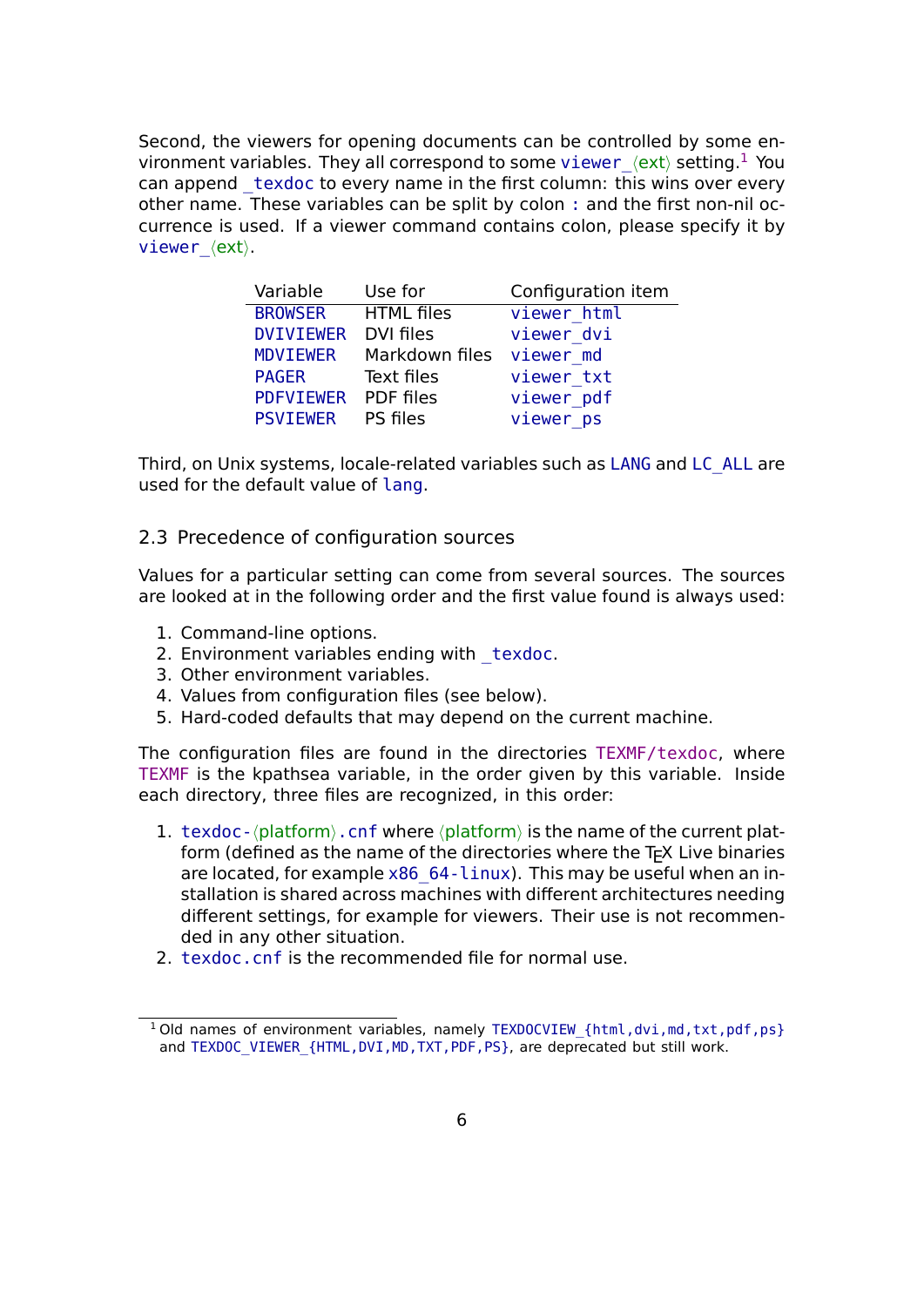3. texdoc-dist.cnf is useful for installing a newer version of texdoc (including its default configuration file) in your home while retaining the use of the previous file for your personal setting; see GitHub repository for instructions on running the development version.

# 2.4 Exit codes

The status of Texdoc, which is whether or not it was successfully executed and an expected result was delivered, can be grasped by seeing its exit code. This will be useful to manage Texdoc by other programs. The current exit codes of Texdoc are:

- **0 Success.**
- 1 Internal error.
- 2 Usage error.
- 3 No documentation found.

# 3 Customizing the Search Results

3.1 An overview of how Texdoc works

When you type texdoc *⟨*keyword*⟩*, first filenames related to the *⟨*keyword*⟩* are collected from the two following sources.

- 1. the TEXMF trees containing documentation that specified by the kpathsea variable TEXDOCS: Texdoc collects all files containing *⟨*keyword*⟩* in their filenames or in the names of their parent directories.
- 2. the T<sub>F</sub>X Live Database (texlive.tlpdb): Texdoc searches for packages named *⟨*keyword*⟩* or containing a file *⟨*keyword*⟩*.*⟨*ext*⟩* where *⟨*ext*⟩* [may](https://www.tug.org/kpathsea/) [be](https://www.tug.org/kpathsea/) sty or cls, and collects all document files of the found packages.

Second, the collected filenames are filtered by their extensions. After filtering, only files with known extensions (listed in ext\_list) remain. If Texdoc cannot find any documentation, the fuzzy search will find the closest package name to the *⟨*keyword*⟩* and it will recollect document files (see Section 3.6).

Third, the collected filenames are given numeri[c scores b](#page-11-2)y using some heuristics. For example, a filename *⟨*keyword*⟩*.pdf is good, and thus gets a high score. A name *⟨*keyword*⟩*-*⟨*lang*⟩*.pdf is also good and gets a higher [sco](#page-10-0)re if the *⟨*lang*⟩* is the preferred language code in your configuration. In addition, there are several rules such as "a name *⟨*keyword*⟩*-doc always wins over any names *⟨*keyword*⟩*whatever" and "files under a directory named exactly *⟨*keyword*⟩* get bonuses". Scores may also be adjusted based on the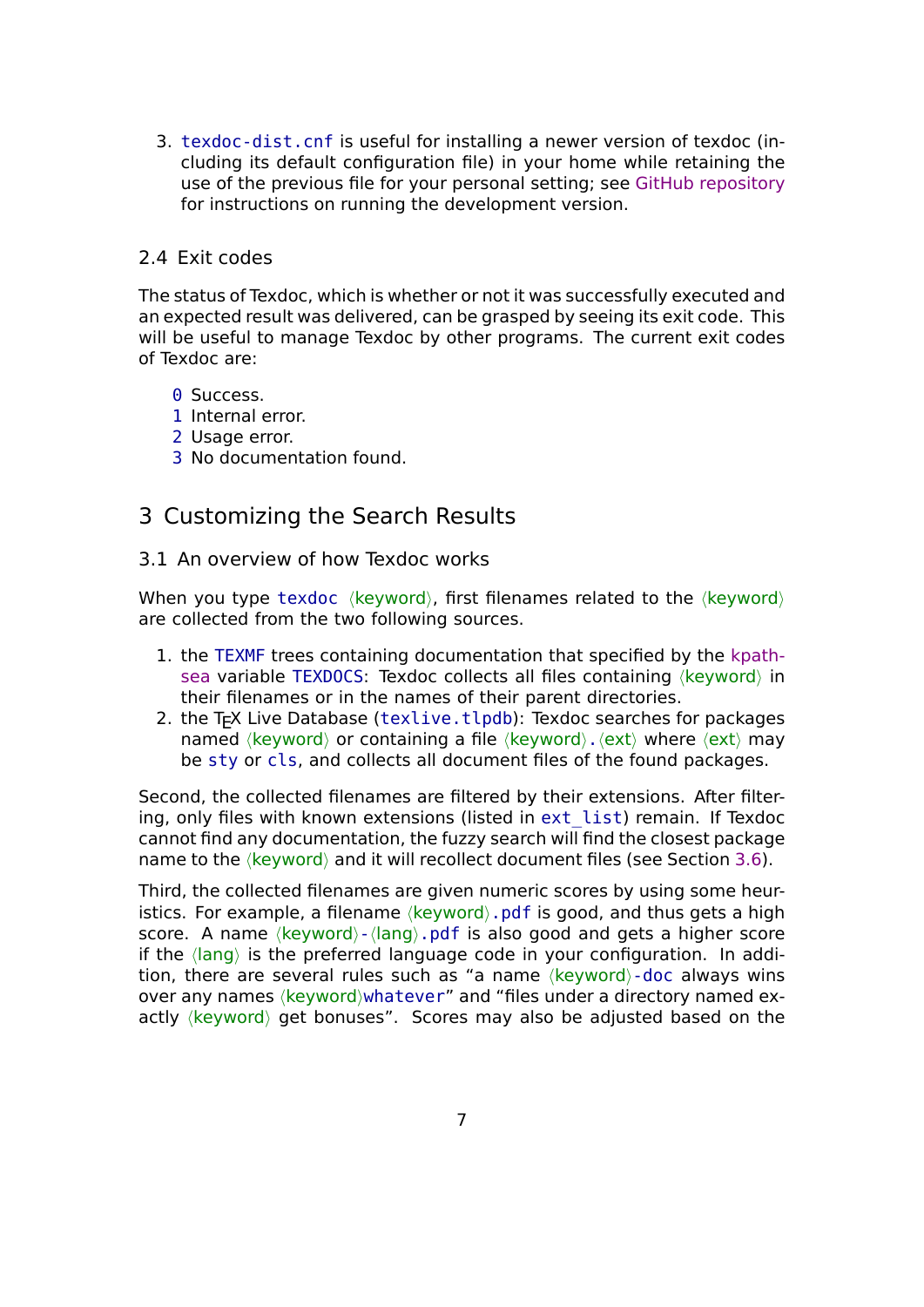extensions and some known names or subwords. For example, by default, Makefiles get very low scores because basically they are not documents.<sup>2</sup>

Finally, a file with the highest score is opened with a viewer, or the list of results is shown, depending on the current mode. Usually, only results with positive scores are displayed, except in the showall mode. Results with ve[ry](#page-7-0) bad scores, that are lower than -100, are never displayed.

This model for searching and scoring is efficient, but unfortunately, it is not perfect: Texdoc may sometimes need a hint, either to find a relevant file or, more likely, to recognize which of the found files is the best. For example, suppose you are looking for a document of the LATEX package shortvrb. Texdoc will successfully find shortvrb. sty in the T<sub>F</sub>X Live package latex. However, Texdoc will not be able to sort a number of documents in the latex package correctly because none of them contains the string shortvrb.

For such cases, aliases are useful: in the default configuration file, shortvrb is aliased to base/doc, so that Texdoc primarily look for base/doc when you type texdoc shortvrb. Note that Texdoc will also look for the original keyword, and that a name can be aliased to more than one new name.

### 3.2 Aliases

Aliases can be set in configuration files of Texdoc with the following syntax:

```
alias ⟨original keyword⟩ = ⟨name⟩
alias(⟨score⟩) ⟨original keyword⟩ = ⟨name⟩
```
A number of aliases are already set in the default configuration file. You can also define your own aliases in your personal configuration files (see Section 1.2 or 2.3 to know where is that). For example, you can add a line

#### alias  $td =$  texdoc

to the fi[le to](#page-1-0) al[ias](#page-5-0) td to texdoc. Then, files in the doc trees matching exactly with texdoc, i.e., this document texdoc.pdf, will be added to the result list when you search for the keyword td.

By default, files match with the aliased name get a score of 10. This score is greater than any result of heuristic scoring. It means that results found via aliases will always be ranked higher than results found for the original keyword. If you want the results associated with a particular alias to have

<span id="page-7-0"></span> $2$  Nevertheless, they often end up in the doc trees, because in T<sub>E</sub>X Live, sources of documents are usually in the same directory as the documents themselves. Other source files for documents are discriminated by their extensions.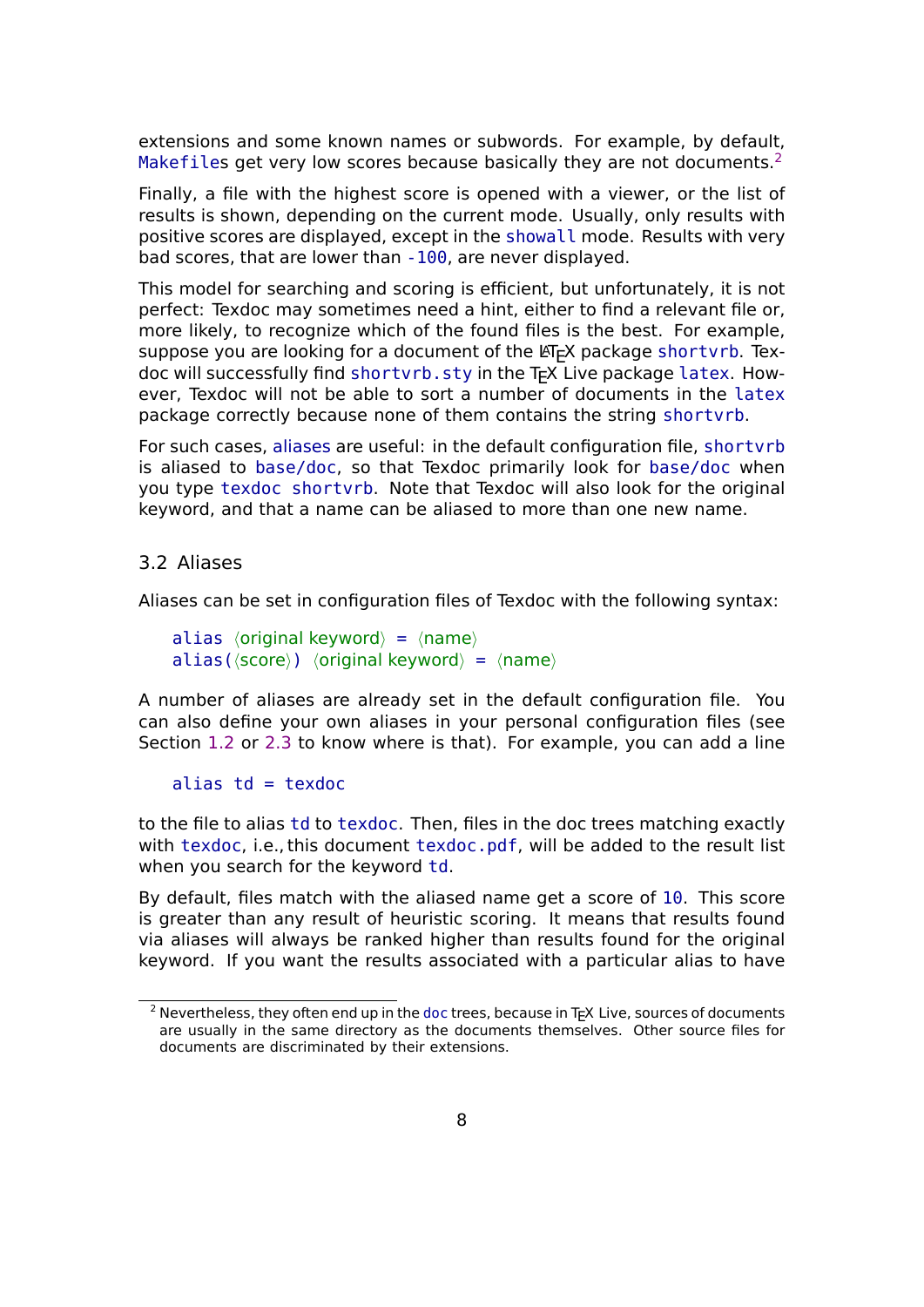a custom score instead of the default score 10, you can use the optional argument to the alias directive. This can be useful if you associate multiple aliases to a keyword and want to specify the priorities for them.

In addition, aliases for *⟨*keyword*⟩*-*⟨*lang*⟩*, where *⟨*lang*⟩* is your preferred language's 2-letter code (as detected or configured, see the lang option), are also used when searching for *⟨*keyword*⟩*. Files match with these languagebased aliases get additional bonus scores so that they win over the results for language-independent aliases.

For concrete examples, please have a look at the default configuration file, which can be found in the last line of the output for texdoc - f. If you think aliases you defined locally should be added to the default configuration, please share the idea to the mailing list or GitHub repository.

Aliases are additive: if you define your own aliases for a keyword in your configuration file, and there are also aliases for the same keyword in the default configuration[, they will a](http://lists.tug.org/texdoc)d[d up. To prevent th](https://github.com/TeX-Live/texdoc)e default aliases from being applied for a particular keyword, add a line stopalias *⟨*keyword*⟩* in your personal configuration file. It will preserve the aliases defined before this directive if any, but prevent all further aliasing on this keyword.

Here are some notes for aliases. First, they are case-insensitive. Second, they do not work recursively: only aliases set to the original keyword are used. Third, results found for aliases always get the score defined by the alias directive (10 by default). The adjustments described in the other subsections are not applied to results for aliases.

# 3.3 Score adjustments

Scores can be arbitrary adjusted by using the adjscore directive in the configuration files. The adjustment can be done either for global, i.e., for any keywords, or a particular keyword. The syntax is as follow:

```
adjscore ⟨pattern⟩ = ⟨score adjustment⟩
adjscore(⟨keyword⟩) ⟨pattern⟩ = ⟨score adjustment⟩
```
When the optional argument *⟨*keyword*⟩* is specified, the adjustment will be applied only when a user searches for the *⟨*keyword*⟩*. Otherwise, the adjustment applied always for the *⟨*pattern*⟩*.

Here are a few examples from the default configuration file.

```
adjscore /Makefile = -1000
adjscore /tex-virtual-academy-pl/ = -50
adjscore(tex) texdoc = -10
```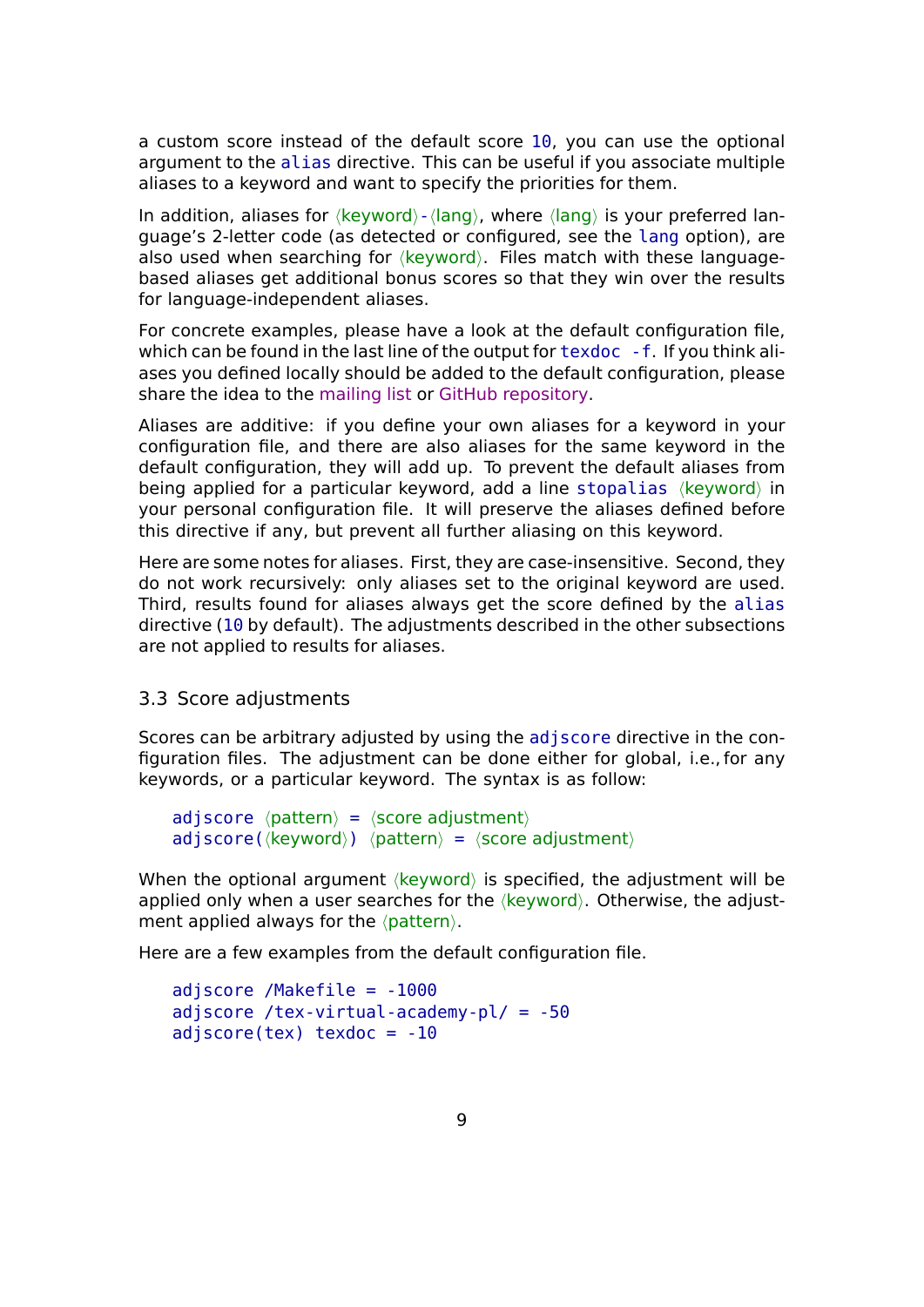Herein, all files named Makefile, and those with suffixes, e.g., Makefile.in, will be eliminated from results: by adjusting their score with such a large negative value, their final score will be less than -100. Which means they will never be displayed. Files from the tex-virtual-academy-pl directory, on the other hand, are not eliminated but get a negative adjustment, since they are a common source of "fake" matches which hide better results. The third line gives a minus adjustment for results containing texdoc only when the searched keyword is tex. Otherwise, such results would get high scores because the heuristic scoring would assume texdoc is the name of documentation for  $Tr X$  itself. The adjustment value  $-10$  is enough to ensure that those results will have a negative score, so the files containing texdoc will not be displayed unless showall mode is used.

Note that the values of scores, such as the default score for aliases and the range of heuristic scores, may be changed in a future version of Texdoc. Therefore, you may need to adapt your score adjustments after updating Texdoc in the future.

# 3.4 Extensions and basenames of files

File extensions regarded as documents by Texdoc can be specified with the configuration item ext\_list. By default, files with extensions pdf, html, htm, txt, dat, md, ps, and dvi and files without extension are recognized as documents.

During the scoring [process, th](#page-11-2)e configuration item badext list is also used: files with a "bad" extension appearing in this list will get a lesser score.

In the practical filenames, things which are not actually extensions can follow dots, e.g., readme.fr and readme.texlive. Thus[, in addition to](#page-12-3) the lists of known extensions, Texdoc has lists for known basenames: basename\_list and badbasename list. These configuration items are respectively similar to ext list and badext list. In short, a file will be selected if either its extension or its basename is known, and get a lesser score if [either is known](#page-12-4) to b[e "bad".](#page-12-5)

# 3.[5 Commo](#page-11-2)n fil[enames](#page-12-3)

<span id="page-9-0"></span>Document filenames of packages are often in the form of *⟨*package*⟩*-doc. Respecting this culture in the  $Tr X$  community, Texdoc gives a special score for files named *⟨*package*⟩⟨*suffix*⟩*, where *⟨*suffix*⟩* is an element of the list suffix list. Please refer to the shipped configuration file for the default setting. Also, feel free to suggest additional elements for the list to the mailing list with a real-life example.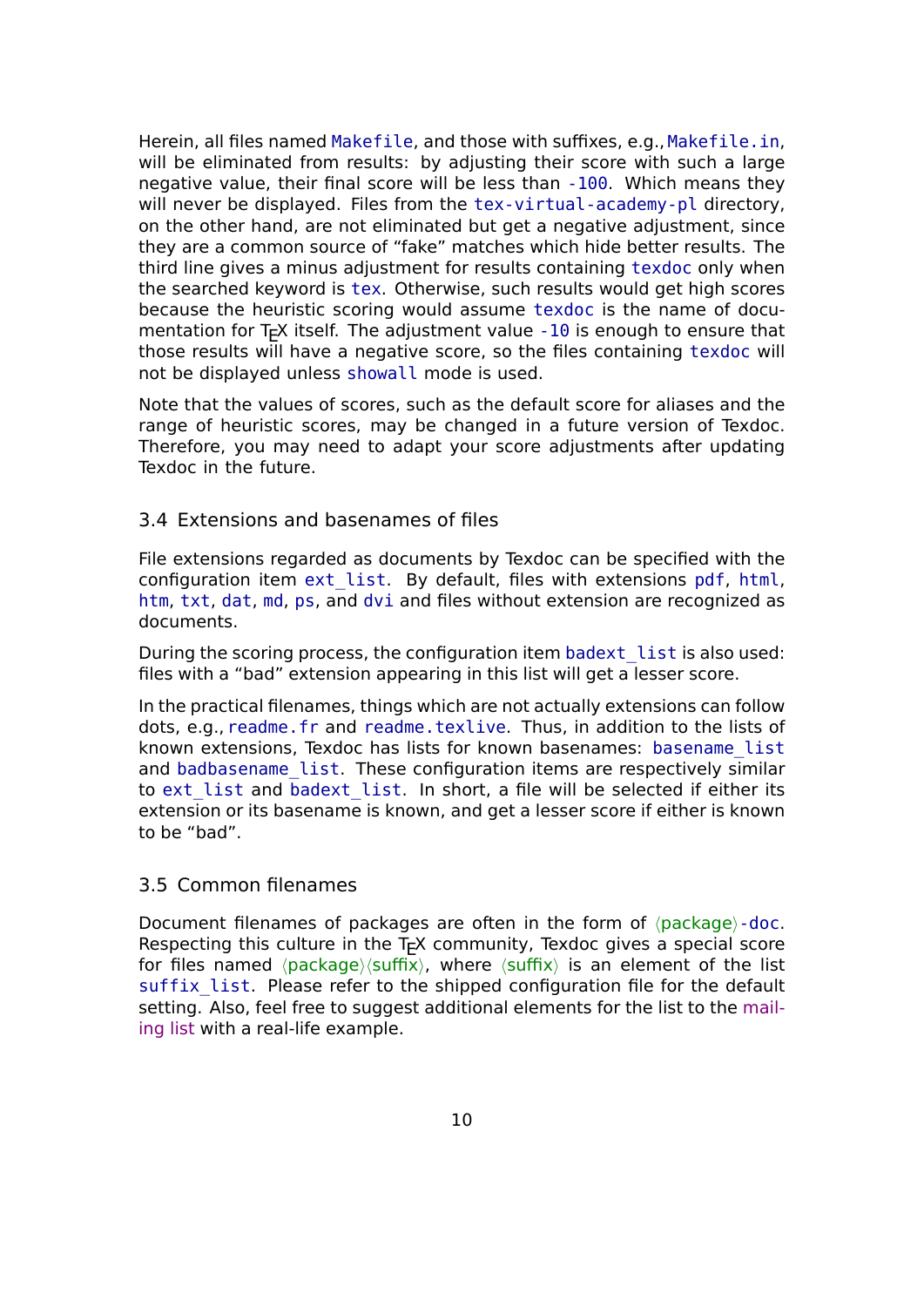# 3.6 Fuzzy search

<span id="page-10-0"></span>When the normal search cannot find any document in T<sub>F</sub>X Live, Texdoc will execute a fuzzy search. The fuzzy search tries to find the closest name of a package in T<sub>E</sub>X Live<sup>3</sup> to the input *⟨k*eyword⟩. The results of the fuzzy search are shown in an info message, which can be seen by using the command-line option -v.

The default allowan[ce](#page-10-1) of Levenshtein distance is 3. You can change this allowance by using the configuration item fuzzy level. Results of fuzzy search could be different among executions if multiple package names have the same Levenshtein distance to the input.

# 4 Configuration items

Configuration files are line-oriented text files. Comments begin with a # and run to the end of line. Lines containing only space are ignored. Space at the beginning or end of a line, as well as around an = sign, is ignored. Apart from comments and empty lines, each line must be of one of the following forms.

*⟨*configuration item*⟩* = *⟨*value*⟩* alias *⟨*original keyword*⟩* = *⟨*name*⟩* alias(*⟨*score*⟩*) *⟨*original keyword*⟩* = *⟨*name*⟩* stopalias *⟨*original keyword*⟩* adjscore *⟨*pattern*⟩* = *⟨*score adjustment*⟩* adjscore(*⟨*keyword*⟩*) *⟨*pattern*⟩* = *⟨*score adjustment*⟩*

We will concentrate on the *⟨*configuration item*⟩* part here, since other directives have already been presented (Section 3.2 and 3.3).

In the above, *⟨*value*⟩* never needs to be quoted: quotes would be interpreted as part of the value, not as quotation marks (this also holds for the other directives).

Lines which do not obey these rules raise a warning, as well as unrecognised values of *⟨*configuration item*⟩*. The *⟨*value*⟩* can be an arbitrary string, except when the name of the *⟨*configuration item*⟩* ends with:

- 1. list, then  $\langle$ *value* $\rangle$  is a coma-separated list of strings. Spaces around commas are ignored. Two consecutive comas or a coma at the beginning or end of the list means the empty string at the corresponding place.
- 2. switch, then  $\langle$ *value* $\rangle$  must be either true or false (lowercase).
- 3. level and lines, then  $\langle$ *value* $\rangle$  is an integer.

<span id="page-10-1"></span> $3$  Note that the feature searches only package names at this point. Other objects such as aliases cannot be found by the fuzzy search.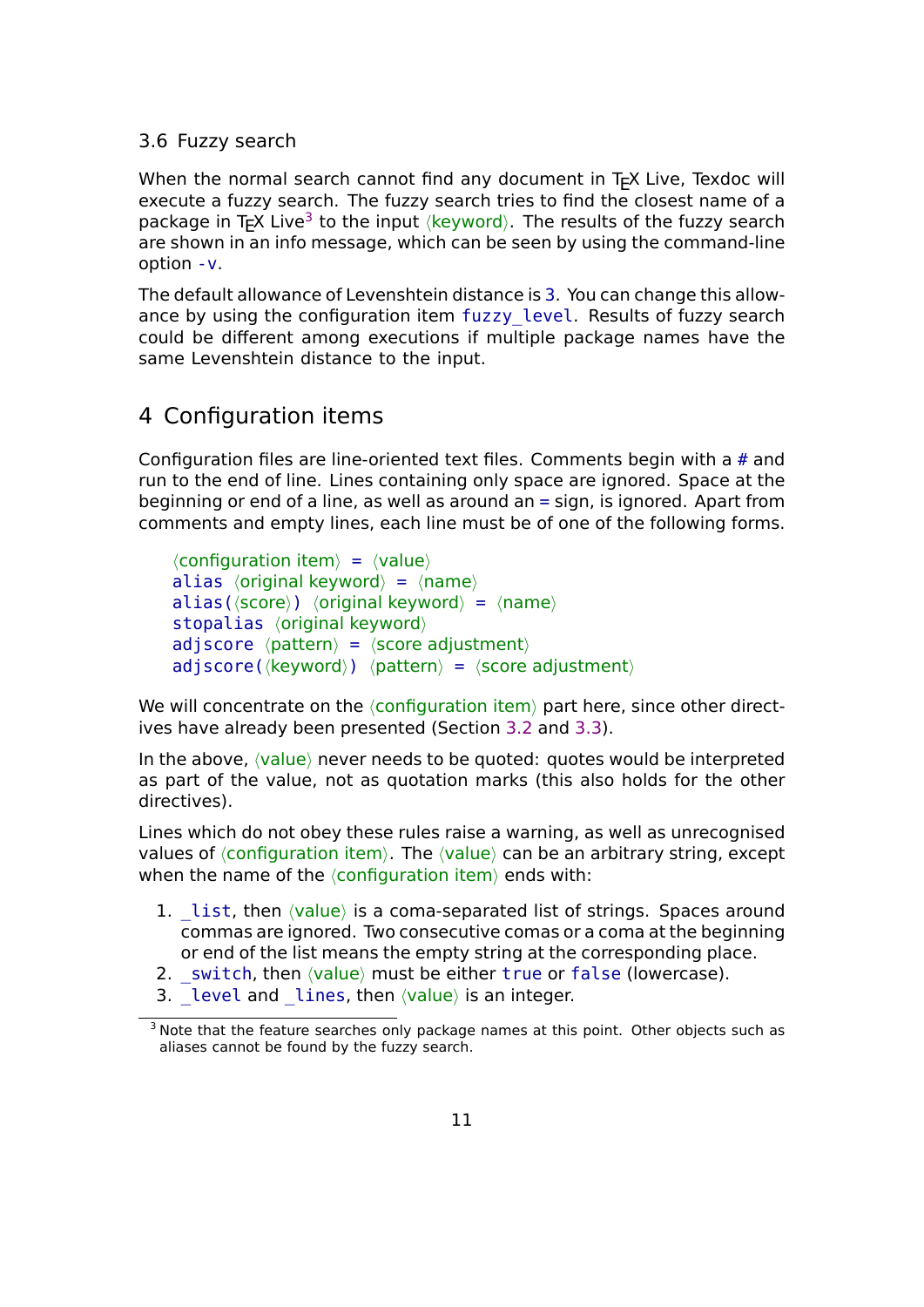In these cases, an improper *⟨*value*⟩* will raise a warning too.

#### mode = view | list | mixed | showall (default: view)

Set the mode to the given value. The various modes have been described in Section 1.1.

#### <span id="page-11-0"></span>interact switch = true | false (default: true)

Turn on or [off](#page-0-0) interaction. Turning interaction off prevents Texdoc from asking you to choose a file to view when there are multiple choices, so it just prints the list of files found.

# <span id="page-11-1"></span>suffix list =  $\langle$ *list* $\rangle$

Set the list of known suffixes to *⟨*list*⟩* (see Section 3.5). Default is the empty list, but see the shipped configuration file for more.

```
ext list = \langlelist\rangleat, md, dvi, ps,)
```
Set the list of recognised extensions to *⟨*list*⟩*. This list is used to filter and sort the results that have the same score (with the default value: pdf first, etc). Two special values are recognised:

- <span id="page-11-2"></span>• The empty element. This means files without extensions, or more precisely without a dot in their name. This is meant for files like README, etc. The file is assumed to be plain text for viewing purpose.
- \* means any extension. Of course if it is present in the list, it can be the only element!

There is a very special case: if the searched *⟨*name*⟩* has .sty extension, Texdoc enters a special search mode for .sty files (not located in the same place as real documentation files) for this *⟨*name*⟩*, independently of the current value of ext\_list and mode. In an ideal world, this wouldn't be necessary since every sty file would have a proper documentation in pdf, html or plain text, but…

For each  $\langle$ ext $\rangle$  in ext list there should be a corresponding viewer  $\langle$ ext $\rangle$ value set. Defaults are defined corresponding to the default ext\_list, but you can add values if you want. For example, if you want Texdoc to be able to find man pages and display them with the man command, you can use

```
ext list = pdf, htm, htm, 1, 5, txt, md, dvi, ps,viewer 1 = man
viewer_5 = man
```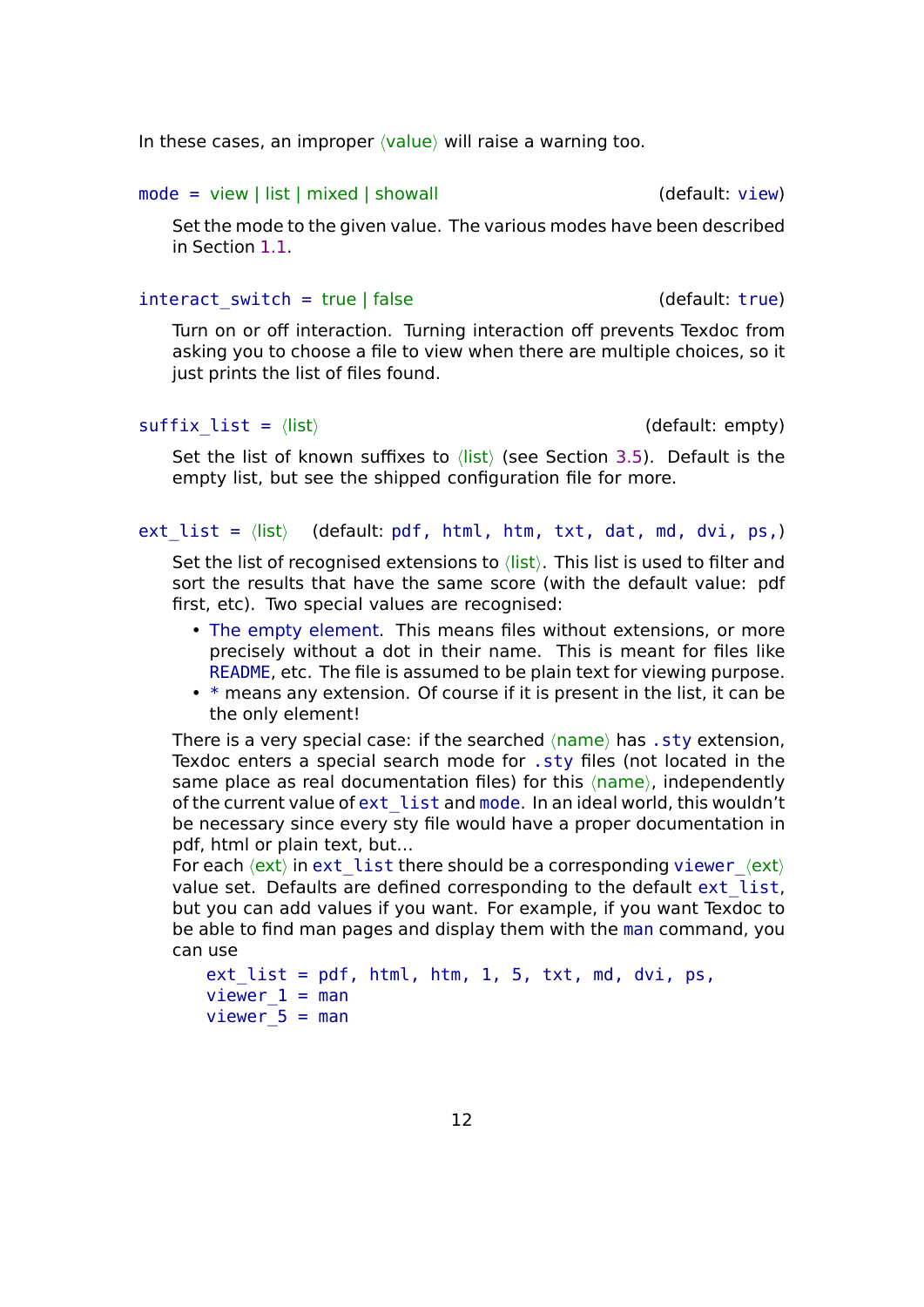As a special case, if the extension is sty, then the txt viewer is used; similarly, if it is htm the html viewer is used. Otherwise, the txt viewer is used and a warning is issued.

<span id="page-12-3"></span>

badext list =  $\langle$ *list* $\rangle$  (default: txt, dat,)

Set the list of "bad" extensions to *⟨*list*⟩*. Files with those extensions get a malus of 1 on their heuristic score if it was previously positive.

<span id="page-12-4"></span>basename list =  $\langle$ list $\rangle$  (default: readme, 00readme)

Set the list of "known" basenames to *⟨*list*⟩*. Files with those basenames are selected regardless of their extension. If the extension is unknown, the text viewer will be used to view the file.

<span id="page-12-5"></span>badbasename list =  $\langle$ list $\rangle$  (default: readme, 00readme)

Set the list of "bad" basenames to *⟨*list*⟩*. Files with those names get a malus of 1 on their heuristic score if it was previously positive.

#### <span id="page-12-0"></span>viewer\_*⟨*ext*⟩* = *⟨*command*⟩*

Set the viewer command for files with extension *⟨*ext*⟩* to *⟨*command*⟩*. For files without an extension, viewer\_txt is used. Note that there is no viewer variable. In  $\langle$ command $\rangle$ , %s can be used as a placeholder for the filename, which is otherwise inserted at the end of the command. The command can be an arbitrary shell construct.

#### <span id="page-12-2"></span>lang = *⟨*2-letter code*⟩*

Set your preferred language. By default, it reflects your system's locale.

## <span id="page-12-1"></span>verbosity level = *⟨number*⟩ (default: 2)

Set the verbosity level to  $\langle$ number $\rangle$ . At level 3, errors, warnings and informational messages will be printed on stderr; 2 means only errors and warnings, 1 only errors and 0 nothing except internal errors (obviously not recommended).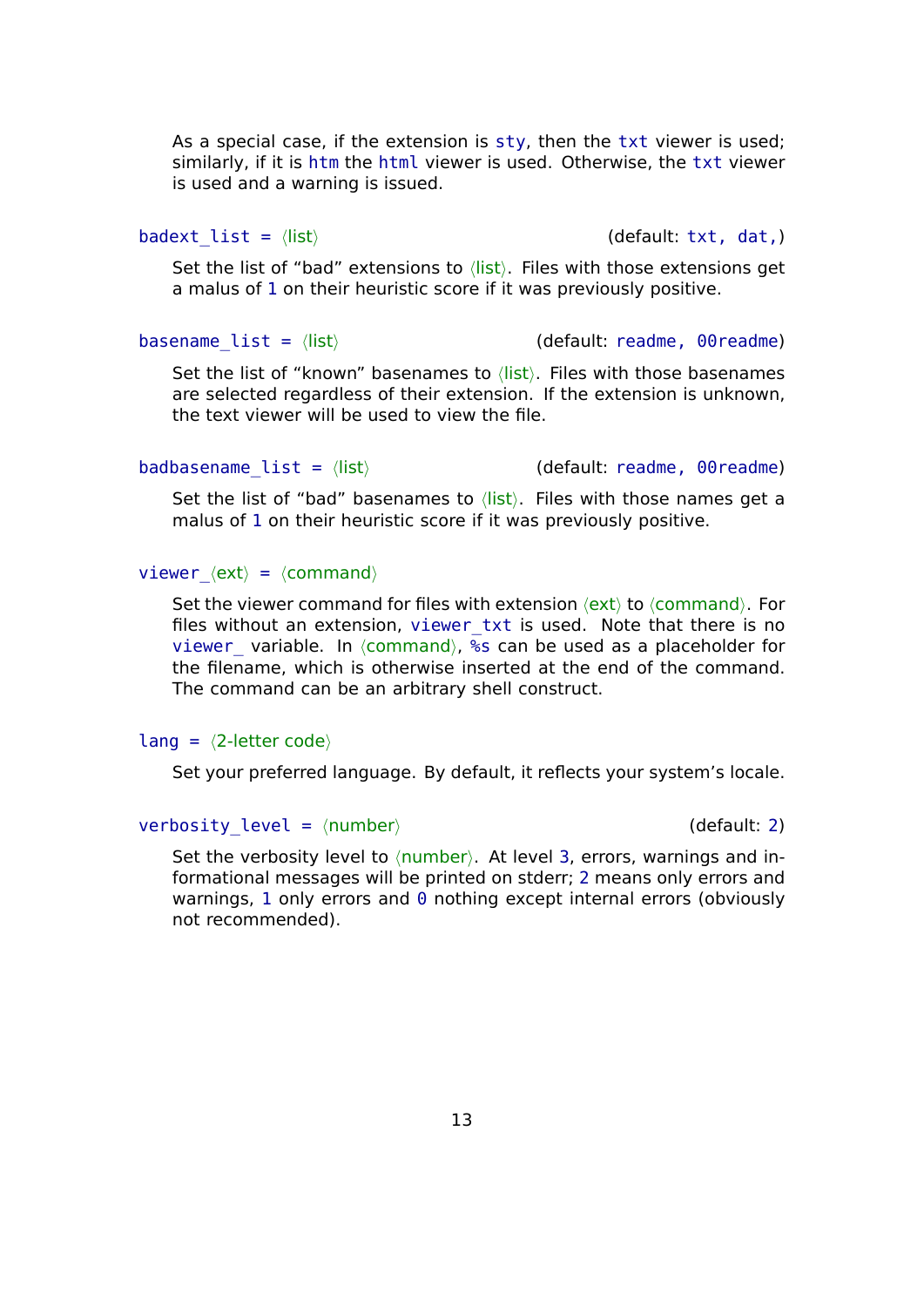#### debug list = *⟨list*⟩ (default: empty)

Set the list of activated debug categories. Available debug categories are config, files, search, score, texdocs, tlpdb, version, view, and all to activate all of these. Implies --verbose. Debug information are printed on standard error.

#### <span id="page-13-1"></span>max\_lines = *⟨*number*⟩* (default: 20)

Set the maximum number of results to be printed without confirmation in list, mixed or showall mode. This setting has no effect if interaction is disabled.

### machine switch = true  $|$  false  $|$  (default: false)

Turn on or off machine-readable output. With this option active, the value of interact\_switch is forced to false, and each line of output is

*⟨*argument*⟩*\t*⟨*score*⟩*\t*⟨*filename*⟩*

<span id="page-13-0"></span>where *⟨*argument*⟩* is the name of the argument to which the results correspond (mainly useful if there were many arguments), \t is the tab (AS-CII #9) character, and the other entries are pretty self-explanatory. Nothing else is printed on stdout, except if an internal error occurs (in which case exit code will be 1). In the future, more tab-separated fields may be added at the end of the line, but the first 3 fields will remain unchanged. Currently, there are two additional fields: a two-letter language code, and an unstructured description, both taken from the CTAN catalogue (via the T<sub>F</sub>X Live database). These fields may be empty, and they are not guaranteed to keep the same meaning in future versions of Texdoc.

### zipext\_list = *⟨*list*⟩* (default: empty)

List of supported extensions for zipped files. Allows compressed files with names like foobar.*⟨*zipext*⟩*, where *⟨*zipext*⟩* is an element in the given *⟨*list*⟩*, to be found and unzipped before the viewer is started (the temporary file will be destroyed right after).

<span id="page-13-2"></span>Warning: Support for zipped documentation is not meant to work on windows, a Unix shell is assumed! If you add anything to this list, please make sure that you also set the corresponding unzip\_*⟨*zipext*⟩* item for each *⟨*zipext*⟩* in the list. At the same time, make sure you are using blocking (i.e., not returning immediately) viewers.

Remark: T<sub>F</sub>X Live does not ship any compressed documentation file, so this option is mainly useful with re-packaged versions of T<sub>F</sub>X Live that do, for example one in Linux distributions.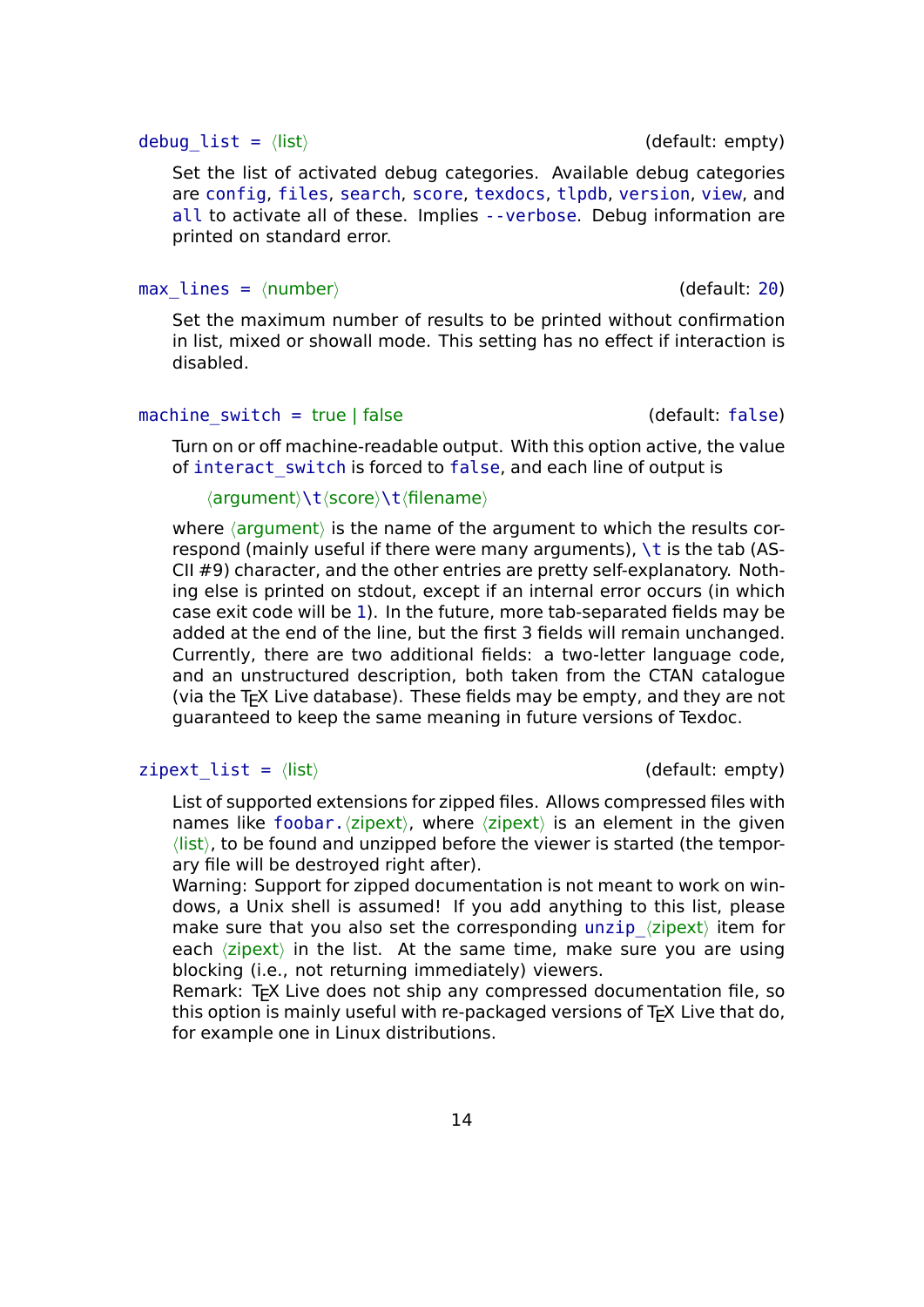#### unzip  $\langle$ zipext $\rangle$  =  $\langle$ command $\rangle$  (no default)

The unzipping command for compressed files with extension *⟨*zipext*⟩*. You should set one for each item in the zipext\_list. The command must print the result on stdout, like gzip -d -c does.

## <span id="page-14-0"></span>rm file =  $\langle$ *command* $\rangle$  (default: rm -f)

Commands for removing files on your system. Only useful for zipped documents (see zipext\_list).

# rm\_dir = *⟨*command*⟩* (default: rmdir)

Commands for r[emoving direc](#page-13-2)tories on your system. Also only useful for zipped documents (see zipext\_list).

# lastfile switch = true | false (default: false)

If set to true, prevents [Texdoc from r](#page-13-2)eading any other configuration file after this one (they will be reported as "disabled" by texdoc -f). Mainly useful for installing a newer version of Texdoc in your home and preventing the default configuration file from older versions to be used (see the README for instructions on how to do so).

# fuzzy level =  $\langle$ number $\rangle$  (default: 3)

[Set the a](https://github.com/TeX-Live/texdoc)llowance of Levenshtein distance to *⟨*number*⟩* for fuzzy search. At level  $\theta$ , the fuzzy search feature is disabled.

# texlive tlpdb =  $\langle$ path $\rangle$  (no default)

This enables you to specify the  $\langle$ *path* $\rangle$  for the database texlive.tlpdb which Texdoc uses for searching documents. By default, Texdoc uses TEXMFROOT/tlpkg/texlive.tlpdb. Usually, you don't have to (or should not) set this configuration item. This is only useful when you want to use Texdoc within a T<sub>F</sub>X Live-based T<sub>F</sub>X distribution which does not ship texlive.tlpdb.